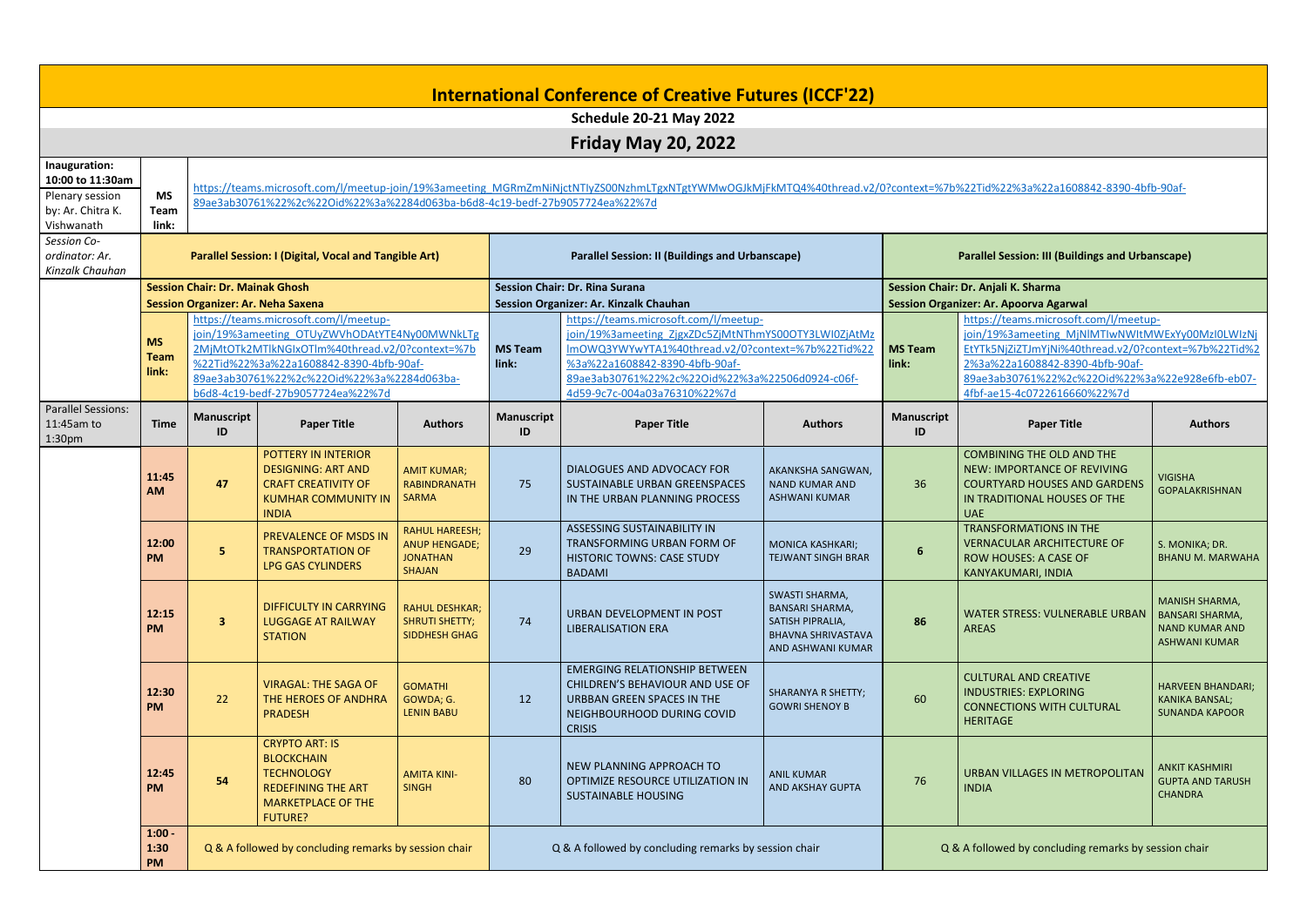| LUNCH BREAK [1:30 to 2:30PM]                                              |                                                                                                                                                                                                                                                                                                       |                         |                                                                                                                                                                  |                                                                  |                                                                                                                                                                                                                                                                         |                                                                                                                                     |                                                                                                                                                                                                                                                                         |                                                    |                                                                                                                     |                                                                                                                   |  |
|---------------------------------------------------------------------------|-------------------------------------------------------------------------------------------------------------------------------------------------------------------------------------------------------------------------------------------------------------------------------------------------------|-------------------------|------------------------------------------------------------------------------------------------------------------------------------------------------------------|------------------------------------------------------------------|-------------------------------------------------------------------------------------------------------------------------------------------------------------------------------------------------------------------------------------------------------------------------|-------------------------------------------------------------------------------------------------------------------------------------|-------------------------------------------------------------------------------------------------------------------------------------------------------------------------------------------------------------------------------------------------------------------------|----------------------------------------------------|---------------------------------------------------------------------------------------------------------------------|-------------------------------------------------------------------------------------------------------------------|--|
| Timing: 2:30pm<br>to 3:15pm:<br>Keynote address<br>by Ar. Yatin<br>Pandya | Parallel Session: I (Digital, Vocal and Tangible Art)                                                                                                                                                                                                                                                 |                         |                                                                                                                                                                  |                                                                  | <b>Parallel Session: II (Moving and Still Arts)</b>                                                                                                                                                                                                                     |                                                                                                                                     |                                                                                                                                                                                                                                                                         | <b>Parallel Session: III (Fabrics and fashion)</b> |                                                                                                                     |                                                                                                                   |  |
|                                                                           | <b>Session Chair: Dr. Bhakti More</b>                                                                                                                                                                                                                                                                 |                         |                                                                                                                                                                  |                                                                  | <b>Session Chair: Dr. Majdi</b>                                                                                                                                                                                                                                         |                                                                                                                                     |                                                                                                                                                                                                                                                                         |                                                    | Session Chair: Dr. Himani G. Chaudhary                                                                              |                                                                                                                   |  |
|                                                                           | Session Organizer: Akshita Joshi                                                                                                                                                                                                                                                                      |                         |                                                                                                                                                                  |                                                                  |                                                                                                                                                                                                                                                                         | <b>Session Organizer:Dr. Subhash Devrath</b>                                                                                        |                                                                                                                                                                                                                                                                         | Session Organizer: Harshwardhan Soni               |                                                                                                                     |                                                                                                                   |  |
|                                                                           | https://teams.microsoft.com/l/meetup-<br>join/19%3ameeting OTUyZWVhODAtYTE4Ny00MWNkLT<br><b>MS</b><br>g2MjMtOTk2MTlkNGIxOTlm%40thread.v2/0?context=%7<br>Team<br>b%22Tid%22%3a%22a1608842-8390-4bfb-90af-<br>link:<br>89ae3ab30761%22%2c%22Oid%22%3a%2284d063ba-<br>b6d8-4c19-bedf-27b9057724ea%22%7d |                         |                                                                                                                                                                  | <b>MS Team</b><br>link:                                          | https://teams.microsoft.com/l/meetup-<br>join/19%3ameeting ZjgxZDc5ZjMtNThmYS00OTY3LWI0ZjAtMzl<br>mOWQ3YWYwYTA1%40thread.v2/0?context=%7b%22Tid%22%<br>3a%22a1608842-8390-4bfb-90af-<br>89ae3ab30761%22%2c%22Oid%22%3a%22506d0924-c06f-<br>4d59-9c7c-004a03a76310%22%7d | <b>MS Team</b><br>link:                                                                                                             | https://teams.microsoft.com/l/meetup-<br>join/19%3ameeting_MjNlMTIwNWItMWExYy00MzI0LWIzNjEt<br>YTk5NjZiZTJmYjNi%40thread.v2/0?context=%7b%22Tid%22%<br>3a%22a1608842-8390-4bfb-90af-<br>89ae3ab30761%22%2c%22Oid%22%3a%22e928e6fb-eb07-<br>4fbf-ae15-4c0722616660%22%7d |                                                    |                                                                                                                     |                                                                                                                   |  |
| <b>Parallel Sessions:</b><br>3:15 to 5:00pm                               | <b>Time</b>                                                                                                                                                                                                                                                                                           | <b>Manuscript</b><br>ID | <b>Paper Title</b>                                                                                                                                               | <b>Authors</b>                                                   | <b>Manuscript</b><br>ID                                                                                                                                                                                                                                                 | <b>Paper Title</b>                                                                                                                  | <b>Authors</b>                                                                                                                                                                                                                                                          | <b>Manuscript</b><br>ID                            | <b>Paper Title</b>                                                                                                  | <b>Authors</b>                                                                                                    |  |
|                                                                           | 3:15<br><b>PM</b>                                                                                                                                                                                                                                                                                     | 26                      | A STUDY ON CONSUMER<br>PERCEPTION TOWARDS<br><b>SUSTAINABLE FASHION</b><br><b>DESIGN: CHALLENGES IN</b><br>ADOPTION OF<br>SUSTAINABLE FASHION IN<br><b>INDIA</b> | <b>AANCHAL</b><br>TREHAN                                         | 34                                                                                                                                                                                                                                                                      | VISUAL ANALYSIS OF THE MODES OF<br><b>COMPOSITION IN THE WOODCUTS AND</b><br><b>ETCHINGS OF ARTIST SOMNATH HORE</b>                 | <b>NAMRITA SHARMA</b><br><b>AND UTPAL BARUA</b>                                                                                                                                                                                                                         | 9                                                  | THE INDIAN SARI: NARRATIVE<br>OF CREATIVE FUTURES                                                                   | <b>VAIBBHAVI P RANAVAADE</b>                                                                                      |  |
|                                                                           | 3:30<br><b>PM</b>                                                                                                                                                                                                                                                                                     | 18                      | ZARI NAGRI: A PLACE<br><b>WHERE ART IS DIEING: A</b><br><b>STUDY ON SEQUIN WORK</b><br>AND ZARDOSI WORK<br><b>ARTISAN'S STATUS IN</b><br><b>BAREILLY</b>         | <b>MAHBOOB</b><br><b>ANWER</b>                                   | 55                                                                                                                                                                                                                                                                      | <b>CONNECTING THE DOTS: SELF-</b><br>SUSTAINED CRAFT ECO-SYSTEM FOR<br>PRESERVATION OF GOND ART IN<br>PATANGARH, MADHYA PRADESH     | <b>AISHWARYA</b><br><b>KULKARNI</b>                                                                                                                                                                                                                                     | 21                                                 | RETRIEVING THE IDENTITY OF<br><b>LOCAL ART BY CREATIVE</b><br><b>INDUSTRIES: A CASE OF PEELI</b><br>KOTHI, VARANASI | SHUBHA SHUKLA                                                                                                     |  |
|                                                                           | 3:45<br><b>PM</b>                                                                                                                                                                                                                                                                                     | 85                      | READING<br>ARCHITECTURAL<br><b>HERITAGE AS LIVING</b><br>STORIES!                                                                                                | <b>RITU SHARMA</b>                                               | 81                                                                                                                                                                                                                                                                      | A TALE OF CRAFT WARRIORS OF THE<br><b>NEW NORMAL</b>                                                                                | <b>AMISHI VADGAMA</b>                                                                                                                                                                                                                                                   | 64                                                 | KHADI: AN EVALUATION OF THE<br><b>MARKETING PLAN OF ACTION</b><br>FROM HARYANA TO PUNJAB                            | SIMARDEEP KAUR AND<br>RADHA KASHYAP                                                                               |  |
|                                                                           | 4:00<br><b>PM</b>                                                                                                                                                                                                                                                                                     | $\overline{2}$          | DESIGN, EMOTIONS, AND<br>THEORIES OF PRODUCT<br><b>EMOTION: A REVIEW</b>                                                                                         | <b>GAURAV</b><br><b>VAIDYA AND</b><br>PRATUL CH<br><b>KALITA</b> | 40                                                                                                                                                                                                                                                                      | <b>UNDERSTANDING THE ROLE OF</b><br><b>VISUALISATION IN GENERATING AN</b><br><b>IMPACT ON INDIAN COMMUNICATION</b><br><b>DESIGN</b> | <b>HEMANG ANGLAY</b>                                                                                                                                                                                                                                                    | 46                                                 | PRODUCT DEVELOPMENT<br><b>USING WASTE FABRICS</b>                                                                   | <b>JIGMET PALMO AND</b><br><b>J.P.SAMPATH KUMAR</b>                                                               |  |
|                                                                           | 4:15<br><b>PM</b>                                                                                                                                                                                                                                                                                     | 45                      | A TEACHING APPRAOCH<br>FOR TEXTILE WASTE<br><b>MANIPULATION</b>                                                                                                  | <b>DURE</b><br>SHEHWAR<br><b>MOHIBI</b>                          | 88                                                                                                                                                                                                                                                                      | THE EFFECT OF PANDEMIC ON<br>SHILPGRAM OF PATNA, BIHAR                                                                              | RICHA JAGATRAMKA,<br><b>RAUNAK PRASAD</b><br><b>AND SHREESH</b><br><b>THAKUR</b>                                                                                                                                                                                        | 66                                                 | A PROPOSAL FOR A<br><b>COLLECTION OF BAGS MADE</b><br>FROM AN ORIGINAL RECYCLED<br><b>PLASTIC</b>                   | LÍVIA SOLINO, ALINE<br>FREIRE, ANTÔNIA<br>LINDEMERES DA SILVA<br>BESSA, FLÁVIA CARLA DA<br>SILVA AND ÍTALO DANTAS |  |
|                                                                           | $4:30 -$<br>Q & A followed by concluding remarks by session chair<br>5:00<br><b>PM</b>                                                                                                                                                                                                                |                         |                                                                                                                                                                  | Q & A followed by concluding remarks by session chair            |                                                                                                                                                                                                                                                                         |                                                                                                                                     | Q & A followed by concluding remarks by session chair                                                                                                                                                                                                                   |                                                    |                                                                                                                     |                                                                                                                   |  |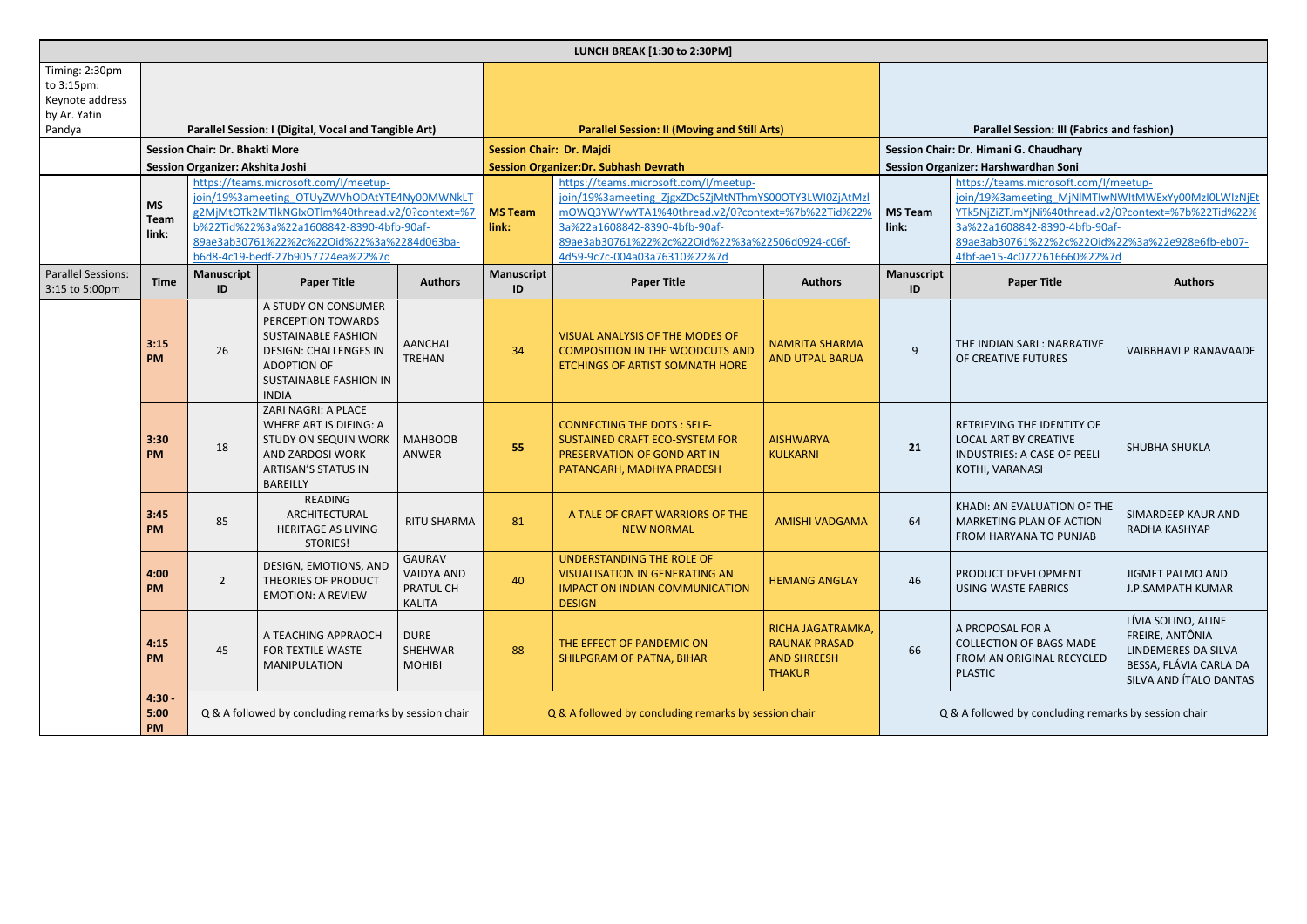|                                                                              |                                                                                         |                                                                                                                                                                                                                                                                         |                                                                                                                                      |                                                                      |                         | Saturday May 21, 2022                                                                                                                                                                                                                                                   |                                                                                 |                                                                                                                                       |                                                                                                                              |  |
|------------------------------------------------------------------------------|-----------------------------------------------------------------------------------------|-------------------------------------------------------------------------------------------------------------------------------------------------------------------------------------------------------------------------------------------------------------------------|--------------------------------------------------------------------------------------------------------------------------------------|----------------------------------------------------------------------|-------------------------|-------------------------------------------------------------------------------------------------------------------------------------------------------------------------------------------------------------------------------------------------------------------------|---------------------------------------------------------------------------------|---------------------------------------------------------------------------------------------------------------------------------------|------------------------------------------------------------------------------------------------------------------------------|--|
|                                                                              |                                                                                         |                                                                                                                                                                                                                                                                         |                                                                                                                                      |                                                                      |                         |                                                                                                                                                                                                                                                                         |                                                                                 |                                                                                                                                       |                                                                                                                              |  |
| Timing: 10:00am<br>to 10:45am<br>Keynote address<br>by: Prof. Jay<br>Thakkar |                                                                                         |                                                                                                                                                                                                                                                                         | <b>Parallel Session: I (Moving and Still Arts)</b>                                                                                   |                                                                      |                         | <b>Parallel Session: II (Buildings and Urbanscape)</b>                                                                                                                                                                                                                  |                                                                                 |                                                                                                                                       | <b>Parallel Session: III (Dig)</b>                                                                                           |  |
|                                                                              |                                                                                         | <b>Session Organizer: Aanchal Trehan</b>                                                                                                                                                                                                                                | <b>Session Chair: Dr. Ashaprava Mohanta</b>                                                                                          |                                                                      |                         | <b>Session Chair: Dr. Rabi Narayan Mohanty</b><br><b>Session Organizer: Ar. Siddharth Mishra</b>                                                                                                                                                                        | Session Chair: Dr. Shaji Panicker<br><b>Session Organizer: Ar. Nisha Nelson</b> |                                                                                                                                       |                                                                                                                              |  |
|                                                                              | <b>MS</b><br><b>Team</b><br>link:                                                       | https://teams.microsoft.com/l/meetup-<br>join/19%3ameeting OTUyZWVhODAtYTE4Ny00MWNkLT<br>g2MjMtOTk2MTlkNGIxOTlm%40thread.v2/0?context=%7<br>b%22Tid%22%3a%22a1608842-8390-4bfb-90af-<br>89ae3ab30761%22%2c%22Oid%22%3a%2284d063ba-<br>b6d8-4c19-bedf-27b9057724ea%22%7d |                                                                                                                                      |                                                                      | <b>MS Team</b><br>link: | https://teams.microsoft.com/l/meetup-<br>join/19%3ameeting ZjgxZDc5ZjMtNThmYS00OTY3LWI0ZjAtMzl<br>mOWQ3YWYwYTA1%40thread.v2/0?context=%7b%22Tid%22%<br>3a%22a1608842-8390-4bfb-90af-<br>89ae3ab30761%22%2c%22Oid%22%3a%22506d0924-c06f-<br>4d59-9c7c-004a03a76310%22%7d | <b>MS Team</b><br>link:                                                         | https://teams.microso<br>join/19%3ameeting N<br>YTk5NjZiZTJmYjNi%40<br>3a%22a1608842-8390<br>89ae3ab30761%22%2<br>4fbf-ae15-4c0722616 |                                                                                                                              |  |
| <b>Parallel Sessions:</b><br>11:00 AM to 1:00<br>PM                          | <b>Time</b>                                                                             | <b>Manuscript</b><br>ID                                                                                                                                                                                                                                                 | <b>Paper Title</b>                                                                                                                   | <b>Authors</b>                                                       | <b>Manuscript</b><br>ID | <b>Paper Title</b>                                                                                                                                                                                                                                                      | <b>Authors</b>                                                                  | <b>Manuscript</b><br>ID                                                                                                               | <b>Paper Title</b>                                                                                                           |  |
|                                                                              | 11:00<br><b>AM</b>                                                                      | 27                                                                                                                                                                                                                                                                      | <b>EXPLORING THE LOCAL-</b><br><b>GLOBALIDENTITIES IN</b><br><b>ABSTRACT TYPOGRAPHY:</b><br>NIT SIKKIM LOGO DESIGN<br><b>PROJECT</b> | <b>NANKI NATH</b>                                                    | 78                      | <b>BUSINESS RESPONSIBILITY AND</b><br><b>SUSTAINABILITY REPORTING: HOW</b><br>PREPARED ARE REAL ESTATE<br><b>COMPANIES?</b>                                                                                                                                             | <b>SIDDHANT WALIA</b><br><b>AND SNEH SINGH</b>                                  | 25                                                                                                                                    | AN EMPIRICAL STUDY<br><b>EVALUATE IMPACT OF</b><br><b>ADVERTISING "COMP</b><br><b>AND CARE" ON BRANI</b><br>AND BRAND EQUITY |  |
|                                                                              | 11:15<br><b>AM</b>                                                                      | 67                                                                                                                                                                                                                                                                      | <b>COLOR IN FILMS: ITS</b><br>ROLE IN EXPRESSION OF<br><b>STORY AND HOW IT</b><br><b>INFLUENCE THE MOOD</b><br>OF AUDIENCE           | <b>DEEPANSHI</b><br><b>GARG AND</b><br><b>DECHEN</b><br><b>ANGMO</b> | 77                      | AFFORDABLE HOUSING IN INDIA: A<br>STUDY OF GOVERNMENT SCHEMES<br>POST COMMENCEMENT OF JNNURM                                                                                                                                                                            | <b>RAUNAK PRASAD</b><br><b>AND RINA SURANA</b>                                  | 65                                                                                                                                    | <b>INFLUENCE OF CONFL</b><br>THE TEMPLES OF SRIN<br><b>BEFORE AND AFTER T</b><br><b>EXODUS</b>                               |  |
|                                                                              | 11:30<br>AM                                                                             | 41                                                                                                                                                                                                                                                                      | <b>INDIAN SCROLL</b><br><b>PAINTINGS AS</b><br><b>ILLUSTRATIONS</b>                                                                  | <b>NAMRITA</b><br><b>SHARMA AND</b><br><b>PALLAVI RANI</b>           | 69                      | REGENERATION OF DEFUNCT URBAN<br>INDUSTRIAL AREA-A SUSTAINABLE<br><b>APPROACH</b>                                                                                                                                                                                       | SANJEEV<br>PAREEK AND MANOJ<br><b>KUMAR</b>                                     | -89                                                                                                                                   | <b>CHALLENGES IN REST(</b><br>OF KASHI MUGHAL M<br><b>PAINTING</b>                                                           |  |
|                                                                              | 11:45<br>AM                                                                             | 83                                                                                                                                                                                                                                                                      | <b>WASTE MANAGEMENT IN</b><br><b>TEXTILE INDUSTRY</b>                                                                                | <b>ANUPAMA</b><br><b>GOYAL</b>                                       | 68                      | THE IMPACT OF URBAN TRAFFIC JAM: A<br><b>REVIEW</b>                                                                                                                                                                                                                     | <b>ROHIT MATHUR AND</b><br><b>ROLI RAI</b>                                      |                                                                                                                                       | Q & A followed by conclu                                                                                                     |  |
|                                                                              | 12:00<br><b>NOON</b>                                                                    | 84                                                                                                                                                                                                                                                                      | <b>CONSUMER BEHAVIOR</b><br><b>TOWARDS THE</b><br><b>ADOPTION OF</b><br><b>SUSTAINABLE CLOTHING</b>                                  | <b>PRATIBHA</b><br><b>MISHRA AND</b><br><b>MADHURA</b><br>YADAV      | 87                      | AN OVERVIEW ON URBAN PUBLIC<br>SPACE DEVELOPMENT OF INDIAN<br><b>MEDIUM - SIZED TOWNS</b>                                                                                                                                                                               | <b>AKSHAY</b><br><b>GUPTA AND MADH</b><br><b>URA YADAV</b>                      |                                                                                                                                       |                                                                                                                              |  |
|                                                                              | $12:15 -$<br>Q & A followed by concluding remarks by session chair<br>1:00<br><b>PM</b> |                                                                                                                                                                                                                                                                         |                                                                                                                                      |                                                                      |                         | Q & A followed by concluding remarks by session chair<br>LUNCH BREAK [1:00 to 2:00PM]                                                                                                                                                                                   |                                                                                 |                                                                                                                                       |                                                                                                                              |  |
|                                                                              |                                                                                         |                                                                                                                                                                                                                                                                         |                                                                                                                                      |                                                                      |                         |                                                                                                                                                                                                                                                                         |                                                                                 |                                                                                                                                       |                                                                                                                              |  |

## **Session: III (Digital, Vocal and Tangible Art)**

## //teams.microsoft.com/l/meetup-9%3ameeting\_MjNlMTIwNWItMWExYy00MzI0LWIzNjEt jZiZTJmYjNi%40thread.v2/0?context=%7b%22Tid%22% 2a1608842-8390-4bfb-90afab30761%22%2c%22Oid%22%3a%22e928e6fb-eb07e15-4c0722616660%22%7d **Paper Title Authors IPIRICAL STUDY TO IATE IMPACT OF RTISING "COMPASSION** ARE" ON BRAND IMAGE **RAND EQUITY** PANKAJ KUMAR SINGH AND ANANTKUMAR OZARKAR **ENCE OF CONFLICT OVER EMPLES OF SRINAGAR:** E AND AFTER THE JS. SMRITI SARASWAT **ENGES IN RESTORATION** SHI MUGHAL MINIATURE **ING** UMA SHANKAR PRABHAKAR, KUSUM KANWAR AND SAMPATH KUMAR JINKA KUMAR JINKA owed by concluding remarks by session chair